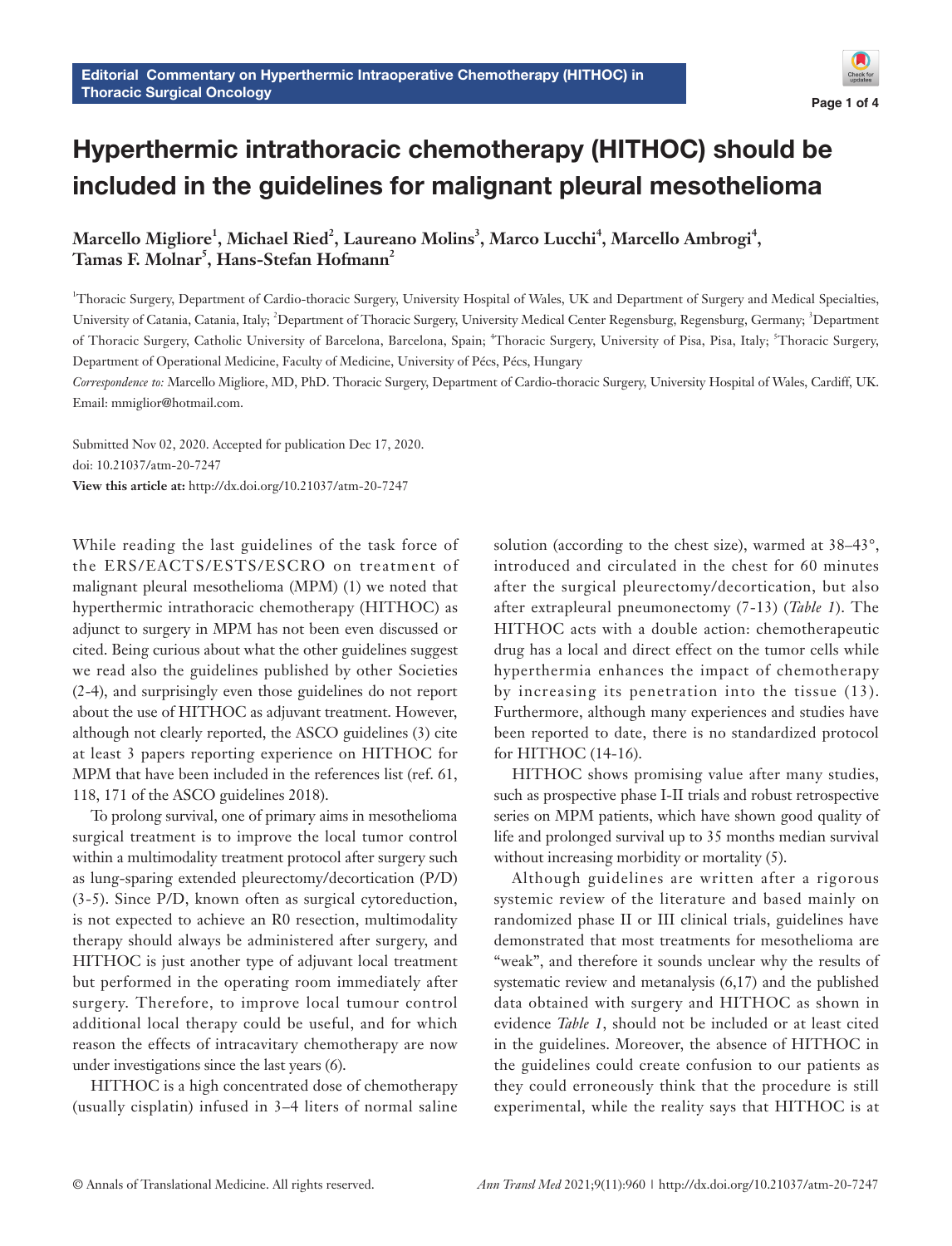#### **Page 2 of 4**

| Author, year of<br>publication   | Surgical procedure<br>associated<br>with HITHOC       | No.<br>pts. | Survival median/<br>mean - months                 | Clinical message                                                                                                                                                                                                                                            |
|----------------------------------|-------------------------------------------------------|-------------|---------------------------------------------------|-------------------------------------------------------------------------------------------------------------------------------------------------------------------------------------------------------------------------------------------------------------|
| de Bree<br>et al. 2002           | EPP $n=4$ ;<br>Debulking n=4                          | 8           | 9 out 11 alive<br>mean follow-up 7.4 m            | Feasible in early stage MPM with acceptable morbidity rates.<br>Phase II study will be conducted                                                                                                                                                            |
| Sugarbaker<br>et al. 2013        | EPP 74%:<br>pleurectomy<br>decortication 26%          | 72          | Overall survival<br>$35.3$ vs.<br>22.8 months     | A favorable outcome and minimal incremental morbidity support<br>the incorporation of hyperthermic intraoperative cisplatin<br>chemotherapy into multimodality treatment strategies for<br>patients with low-risk epithelial malignant pleural mesothelioma |
| Ried<br>et al. 2013              | Pleurectomy/<br>decortication                         | 8           | Median survival<br>18 months                      | Early clinical results may encourage the use of this surgical<br>option to provide better local tumour control in a multimodality<br>treatment setting                                                                                                      |
| Migliore<br>et al.<br>2015-2020° | VATS pleurectomy<br>decortication                     | 19          | Median survival<br>27 months                      | Pleurectomy/decortication and HITHOC are a good therapeutic<br>option in the multimodality treatment of MPM. A randomized<br>controlled trial is necessary                                                                                                  |
| <b>Burt</b><br>et al. 2018       | EPP $n=59$ :<br>$PD$ n=41                             | 104         | Median survival<br>20.3 months                    | Heated intraoperative chemotherapy can be administered safely<br>and feasibly in the context of complete surgical resection of<br>malignant pleural mesothelioma                                                                                            |
| Ambrogi<br>et al. 2018           | Lung-diaphragm-<br>pericardium-sparing<br>pleurectomy | 49          | Median survival<br>22 months                      | Feasible and safe, with no mortality and low morbidity.<br>Preserving lung and diaphragmatic function might warrant an<br>acceptable long-term outcome                                                                                                      |
| Klotz<br>et al. 2019             | Pleurectomy<br>decortication                          | 61          | in the P/D group vs.<br>22.4 months for EPP alone | Median survival 42.2 months P/D and HITHOC appears safe in mesothelioma patients with<br>increased overall survival compared to EPP within a trimodal<br>treatment approach                                                                                 |

**Table 1** Evidence table showing results of surgical procedures associated with HITHOC for malignant pleural mesothelioma

°, in the present manuscript the number of operated patients in Catania has been updated from 6 in 2015 to 2019. HITHOC, hyperthermic intrathoracic chemotherapy; MPM, malignant pleural mesothelioma.

least 20 years old but it is only less used. Nonetheless, the procedure is still viewed with some suspicion based mainly by discrepancies in the methods and significant toxicities such as acute renal injury that have been only rarely reported by HITHOC (18).

As uncertainty still exists in the treatment of MPM, it is evident that the gold standard treatment remains a moon shot, and for this reason new ideas, and innovations based on a strong scientific background should be always welcomed. Academic centers should take responsibility on a global scale to perform more pilot studies (19), and multicenter large randomized controlled trials (20) to confirm or perform new treatments.

Writers of future guidelines on MPM should therefore be encouraged to discuss and/or include HITHOC as a type of "adjuvant" treatment to be considered after debulking surgery for MPM.

# Acknowledgments

*Funding:* This study has been funded in part by the University of Catania FIR Research Program 2014–2016 and Department Research Program 2016–2018.

### Footnote

*Provenance and Peer Review:* This article was commissioned by the editorial office, *Annals of Translational Medicine* for the series "Hyperthermic Intraoperative Chemotherapy (HITHOC) in thoracic surgical oncology". The article did not undergo external peer review.

*Conflicts of Interest:* All authors have completed the ICMJE uniform disclosure form (available at [http://dx.doi.](http://dx.doi.org/10.21037/atm-20-7247) [org/10.21037/atm-20-7247](http://dx.doi.org/10.21037/atm-20-7247)). The series "Hyperthermic Intraoperative Chemotherapy (HITHOC) in thoracic surgical oncology" was commissioned by the editorial office without any funding or sponsorship. MM served as the unpaid Guest Editor of the series and serves as an unpaid editorial board member of *Annals of Translational Medicine*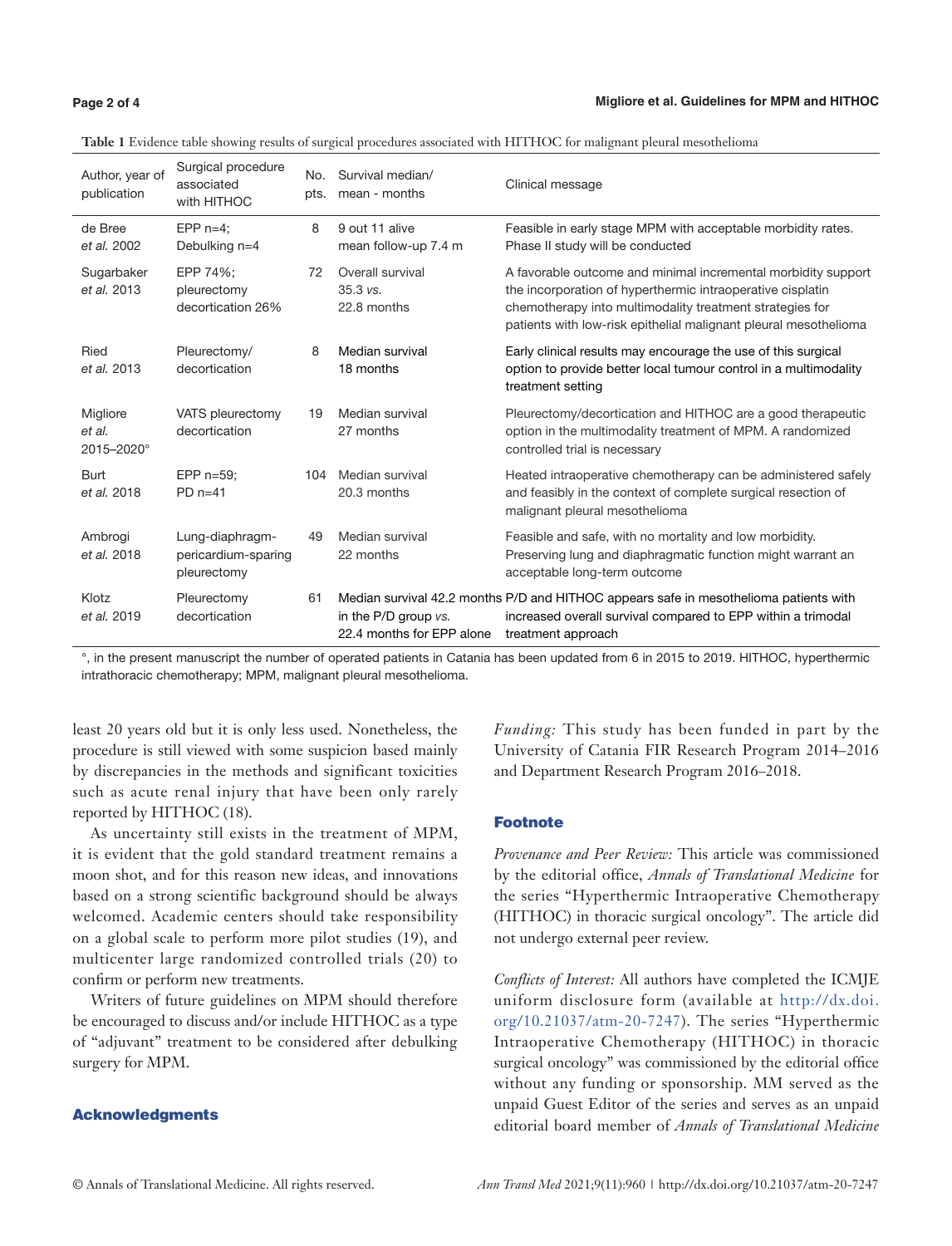#### **Annals of Translational Medicine, Vol 9, No 11 June 2021 Page 3 of 4**

from Dec 2018 to Nov 2020. The other authors have no conflicts of interests to declare.

*Ethical Statement:* The authors are accountable for all aspects of the work in ensuring that questions related to the accuracy or integrity of any part of the work are appropriately investigated and resolved.

*Open Access Statement:* This is an Open Access article distributed in accordance with the Creative Commons Attribution-NonCommercial-NoDerivs 4.0 International License (CC BY-NC-ND 4.0), which permits the noncommercial replication and distribution of the article with the strict proviso that no changes or edits are made and the original work is properly cited (including links to both the formal publication through the relevant DOI and the license). See: [https://creativecommons.org/licenses/by-nc-nd/4.0/.](https://creativecommons.org/licenses/by-nc-nd/4.0/)

# **References**

- 1. Scherpereel A, Opitz I, Berghmans T, et al. ERS/ ESTS/EACTS/ESTRO guidelines for the management of malignant pleural mesotelioma. Eur Respir J 2020;55:1900953.
- 2. Ettinger DS, Wood DE, Akerley W, et al. NCCN Guidelines Insights: Malignant Pleural Mesothelioma, Version 3.2016. J Natl Compr Canc Netw 2016;14:825-36.
- 3. Kindler HL, Ismaila N, Armato SG 3rd, et al. Treatment of Malignant Pleural Mesothelioma: American Society of Clinical Oncology Clinical Practice Guideline. J Clin Oncol 2018;36:1343-73.
- 4. Woolhouse I, Bishop L, Darlison L, et al. BTS guideline for the investigation and management of malignant pleural mesothelioma. BMJ Open Resp Res 2018;5:e000266.
- 5. Sugarbaker DJ, Gill RR, Yeap BY, et al. Hyperthermic intraoperative pleural cisplatin chemotherapy extends interval to recurrence and survival among low-risk patients with malignant pleural mesothelioma undergoing surgical macroscopic complete resection. J Thorac Cardiovasc Surg 2013;145:955-63.
- 6. Zhao ZY, Zhao SS, Ren M, et al. Effect of hyperthermic intrathoracic chemotherapy on the malignant pleural mesothelioma: a systematic review and meta-analysis. Oncotarget 2017;8:100640.
- 7. Opitz I, Lauk O, Meerang M, et al. Intracavitary cisplatinfibrin chemotherapy after surgery for malignant pleural mesothelioma: A phase I trial. J Thorac Cardiovasc Surg 2019. doi: http://dx.doi.org/10.1016/j.jtcvs.2019.07.073.
- 8. Tilleman TR, Richards WG, Zellos L, et al. Extrapleural

pneumonectomy followed by intracavitary intraoperative hyperthermic cisplatin with pharmacologic cytoprotection for treatment of malignant pleural mesothelioma: A phase II prospective study. J Thorac Cardiovasc Surg 2009;138:405-11.

- 9. Ried M, Potzger T, Braune N, et al. Cytoreductive surgery and hyperthermic intrathoracic chemotherapy perfusion for malignant pleural tumours: Perioperative management and clinical experience. Eur J Cardiothorac Surg 2013;43:801-7.
- 10. de Bree E, van Ruth S, Baas P, et al. Cytoreductive surgery and intraoperative hyperthermic intrathoracic chemotherapy in patients with malignant pleural mesothelioma or pleural metastases of thymoma. Chest 2002;121:480-7.
- 11. Burt BM, Richards WG, Lee HS, et al. A Phase I Trial of Surgical Resection and Intraoperative Hyperthermic Cisplatin and Gemcitabine for Pleural Mesothelioma. J Thorac Oncol 2018;13:1400-9.
- 12. Ambrogi MC, Bertoglio P, Aprile V, et al. Diaphragm and lung-preserving surgery with hyperthermic chemotherapy for malignant pleural mesothelioma: A 10-year experience. J Thorac Cardiovasc Surg 2018;155:1857-66.e2.
- 13. Ried M, Lehle K, Neu R, et al. Assessment of cisplatin concentration and depth of penetration in human lung tissue after hyperthermic exposure. Eur J Cardiothorac Surg 2015;47:563-6.
- 14. Migliore M, Calvo D, Criscione A, et al. Pleurectomy/ decortication and hyperthermic intrapleural chemotherapy for malignant pleural mesothelioma: initial experience. Future Oncol 2015;11:19-22.
- 15. Klotz LV, Grünewald C, Bulut EL, et al. Cytoreductive surgery and hyperthermic intrathoracic chemoperfusion shows superior overall survival compared to extrapleural pneumonectomy for pleural mesothelioma. Zentralblatt für Chirurgie 2019;144:V137.
- 16. Markowiak T, Koller M, Zeman F, et al. Protocol of a retrospective, multicentre observational study on hyperthermic intrathoracic chemotherapy in Germany. BMJ Open 2020;10:e041511.
- 17. Zhou H, Wu W, Tang X, et al. Effect of hyperthermic intrathoracic chemotherapy (HITHOC) on the malignant pleural effusion: A systematic review and meta-analysis. Medicine (Baltimore) 2017;96:e5532.
- 18. Markowiak T, Kerner N, Neu R, et al. Adequate nephroprotection reduces renal complications after hyperthermic intrathoracic chemotherapy. J Surg Oncol 2019;120:1220-6.